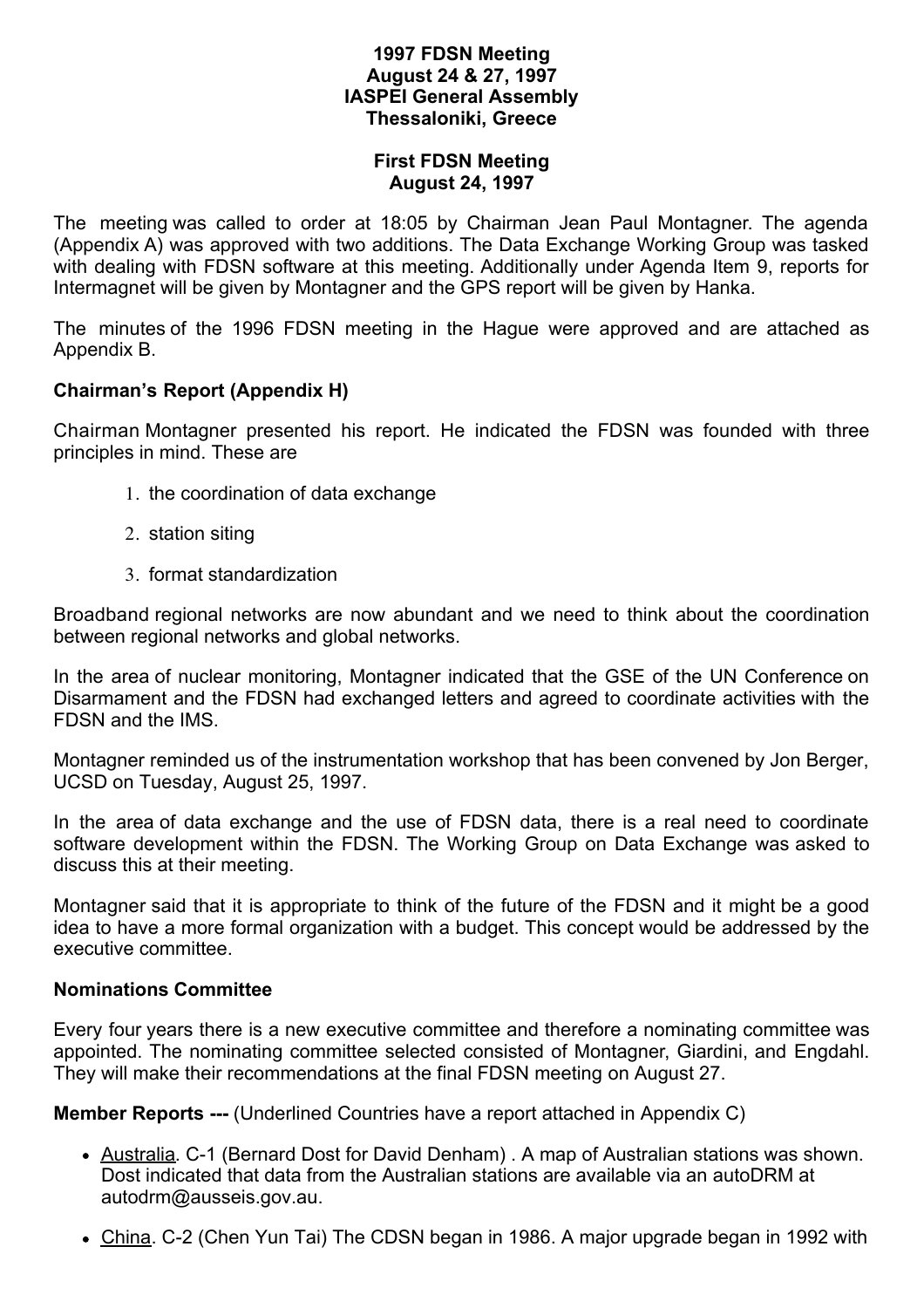stations HIA, BJT, and XAN upgraded to GSN standards. At the present time nineeight stations have been upgraded. China is committed to participate in GSETT3. BJT and HIA are alpha stations for the International Monitoring System (IMS). In 1996, the State Seismological Bureau (SSB) of China initiated a project to upgrade the China Network to a total of 50 stations.

- Canada. C-3 (Peter Basham) The CNSN is operated by the Geological Survey of Canada. It consists of 22 broadband sites, 4 are equipped with STS1 seismometers and 18 are equipped with CMG3 seismometers. Mould Bay (MBC) was closed in June 1997 after having been installed in 1961. Canada contributes data from 9 stations to the FDSN data center. John Adams is now the head of the CNSN effort within the GSC.
- Czech Republic Network. C-4 (Jan Zednik) The Czech National Seismic Network consists of 9 BB stations, one of which is analogue. Four of these stations make their data available via autoDRM.
- GEOFON. C-5 (Winfried Hanka) GEOFON is now running 45 stations. Roughly half of these stations are permanent stations and half are long term temporary deployments. Since the last FDSN meeting the following stations have been installed:; SWSan Fernando Spain, Turkey (jointly with MEDNET), Israel, Estonia, Portugal. Next installations are scheduled for SE, Cartagena Spain, Poland and NWSt. Petersburg Russia. On a global basis GEOFON has installed two joint stations with IRISSJF in Greenland with IRIS, and Chile with IRIS, Indonesia, and Antarctica with German Polar Research Institute. For temporary deployments tThey use Quanterra 4100 data loggers where there is adequate power and REFTEKs if power is limited. They have found the REFTEKs to be reliable if you don't touch them. The extension of the data center is far behind original plansthe acquisition.
- GEOSCOPE. C-6 (Genevieve Roult) Since the last FDSN meeting, GEOSCOPE has installed one station, SPB in Brazil. They intend to install two more stations in the coming year, one in Russia and one in Martinique. They have begun movingmoved the GEOSCOPE portion of the FDSN Station Book to the GEOSCOPE data center. They are now doing the noise estimates and these are consistent with the FDSN station book. They produced four new CD-ROMs during last year. All data is on-line through 1996. 10 of the GEOSCOPE stations are recording VBB data at 20 samples per second.
- GRSN. No report was given by the GRSN/Grafenberg group.
- IRIS. C-7 (David Simpson) The total number of GSN stations is now 102. 60 of these stations are auxiliary stations for the CTBT/IMS. IRIS also has the IRIS PASSCAL program but many of these installations are for more than 12 month periods. IRIS is starting the 3rd five-year program with the NSF. The focus of the IRIS GSN is moving toward installation of island sites.
- USNSN. No one was present from the USNSN but Tim Ahern gave a brief update. He reported that the data from the USNSN have started flowing to the IRIS DMC for distribution. The USNSN experienced a satellite outage in the past year that resulted in the entire network being down on the order of one month.
- MEDNET. (Domenico Giardini) The major news was that Italy plans a major upgrade of broadband stations in Italy.
- Pacific 21 (formerly POSEIDON). C-8 (Seiji Tsuboi) Pacific 21 consists of three major projects. Project FREESIA is a major deployment of broadband instruments in Japan, the second project is the PLUME project and the third project is the Ocean Hemisphere Project (OHP). There is a separate report from Pacific 21.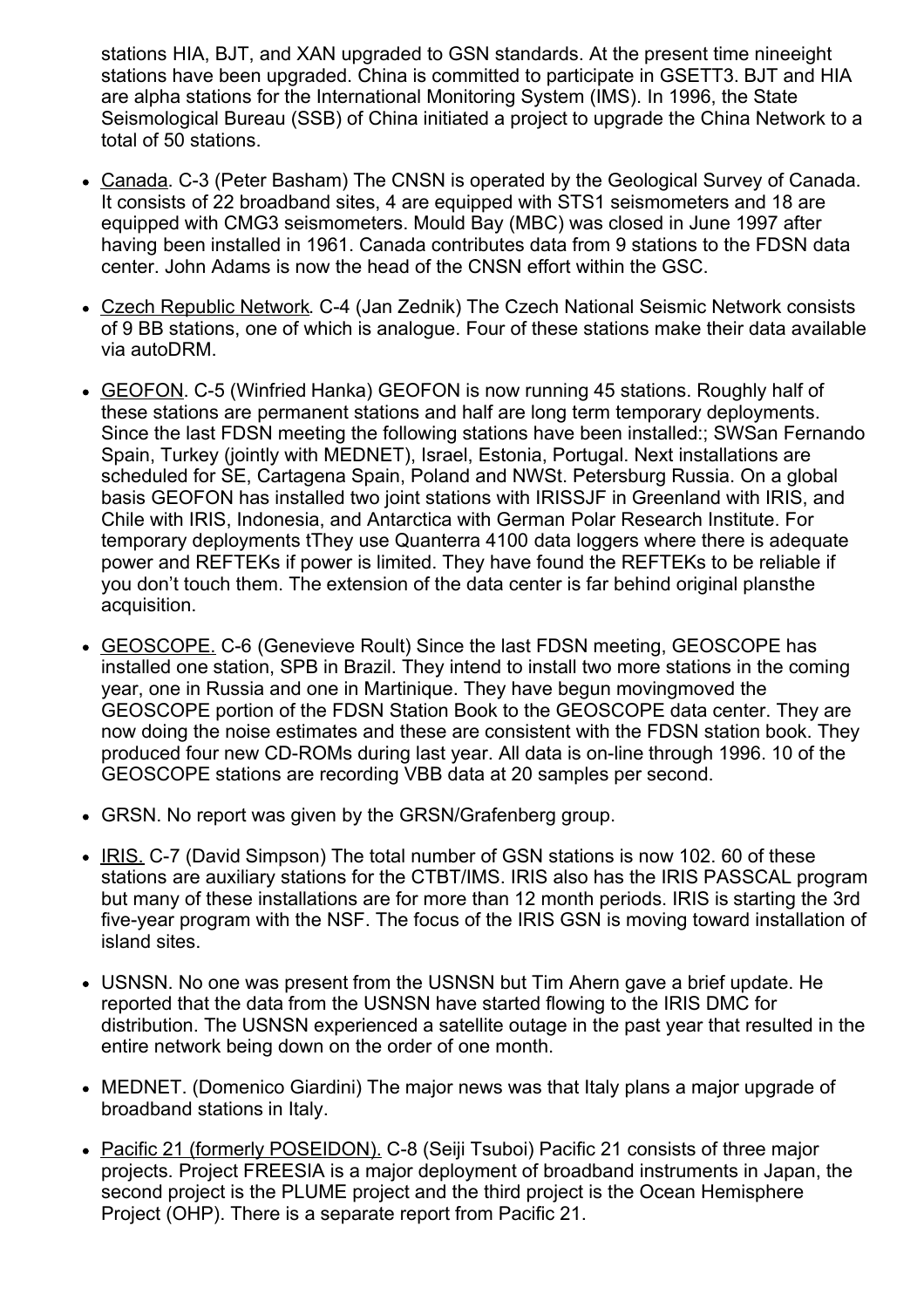- Taiwan. C-9 (Dr. Yeh) Taiwan is the newest member of the FDSN. They have installed the BATS (Broadband Array infor Taiwan for Seismology) in Taiwan and it is operated by the Academia Sinica in Taipei. The network consists of 9 Quanterra data loggers. Two of these are recording STS1 seismometers and 7 are recording STS2 data streams.
- India. C-10 (Dr. Bhattacharya) from the India Meteorological Department. They have 50 stations using Quanterra Q680 and STS2 sensors. They are using the data for focal mechanisms. They only began using broadband data in 1997. Much of the network is telemetered to New Delhi by VSAT with backup by standard telephone lines. Data are available upon request through New Delhi.
- Romania. This report was given by Vasile Marza. He reported that Romania operates one GEOFON station.
- Brazil. C-11 (Vasile Marza) The seismological efforts reported upon are centered in Brasilia. There are GSN and GTSN stations operating in Brazil. BDFB is an IMS station. They anticipate eventually having 10 broadband stations. There are other organizations in Brazil that operate stations, including Sao Paulo that operates Quanterra dataloggers with CMG3 sensors.
- Switzerland. (Domenico Giardini) It was reported that there will be 6 broadband stations in Switzerland and the data will be available from ETH. They anticipate that the broadband network will be installed before the end of 1999.
- ORFEUS. C-12 (Bernard Dost). ORFEUS deals primarily with European Broadband Stations with most stations being in France and Germany. The ORFEUS Data Center provides access to event data of magnitude 5.5 and larger from European stations. They have produced a total of 11 CD-ROMs covering the years 1988-1991. They have data online from 1990-1992 and all SPYDER® data are available from 1992 until present. Stations HGN and WIT are generating continuous data.
- IRIS DMC, C-13 (Tim Ahern) The IRIS DMC continues to archive data from all FDSN networks. It has developed the Portable DCC software to assist network operators in applying quality control of their data and reformatting the data to SEED. PDCC is being used by FDSN members Japan and Taiwan. The IRIS DMC has produced the SEED volumes for the production of the FDSN CD-ROMs and forwarded these data to the USGS. The DMC has also produced the FDSN Station Book and the SEED format manual. Ahern indicated that much of the FDSN information would be on a CD-ROM produced and distributed by IRIS at the Fall AGU meeting. The attached report summarizes the current FDSN holdings at the DMC. There is approximately 1 terabyte of dual sorted data at the DMC from (non IRIS) FDSN sources. The DMC serviced more than 1000 requests from users requesting FDSN data in 1996 and serviced more than 2000 requests to users outside the United States in 1996 and 1997.

### **Committee on Membership**

Bob Engdahl summarized the current status of the FDSN Terms of Reference. Bernard Dost will coordinate comments and present revised Terms of Reference at the second FDSN meeting. Anyone interested should direct their comments to Bernard.

#### **Meeting Times of Working Groups**

Engdahl suggested not having a WG on station siting this year as all members had previously submitted updated station lists. A report from WG-I on Station Siting will be included.

Working Group II will meet at 14:30 on August 26, 1997 and should also discuss the role of regional networks and the FDSN on collection and distribution of data.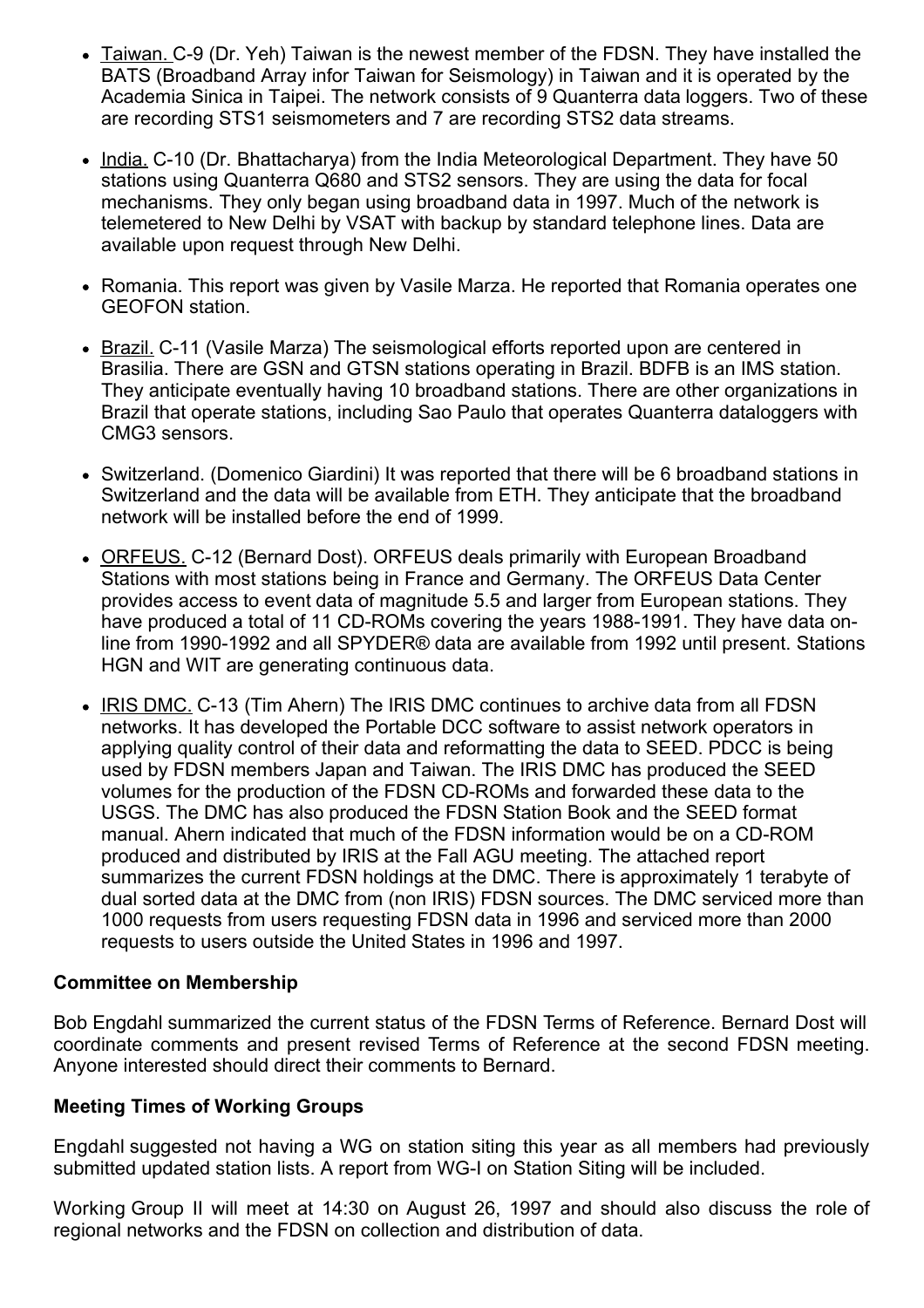Jon Berger will be asked to give a short summary of the Instrumentation session.

The first meeting of the FDSN was adjourned at 20:30.

### **Second FDSN Meeting August 27, 1997**

The second meeting of the FDSN was called to order at 14:45 by Chairman Montagner.

A brief network report for Saudi Arabia was given by Ogie Kuraica of Kinemetrics. Basically this network will consist of 32 stations using STS-2 sensors. They are interested in data sharing. The network is being used for hazard mitigation.

#### **Membership**

There was discussion about potential new members for the FDSN. The following countries were identified as countries operating more than one VBB station within their national borders. The FDSN secretary was instructed to write these countries and ask them if they would join the FDSN. If these countries agree, then they will be members without further action from the FDSN. The countries identified include Brazil, Romania, India, Switzerland, Saudi Arabia, Greece, Israel, Turkey, Poland, and Denmark.

#### **Working Group Reports.**

The current FDSN station lists and maps are attached as Appendix D.

Bernard Dost presented the report of the Working Group II on data exchange. There were two new blockettes approved, the version of SEED will remain at 2.3.

It was decided to shift the production of the individual FARM volumes to the member networks. Various networks will send the algorithm they are using to Dost and then work will begin on finalizing the FDSN FARM algorithm.

netDC (Networked Data Centers) was discussed in detail. It was decided to continue the test through 1997, then evaluate it and, if appropriate, propagate it throughout the FDSN.

The autoDRM was discussed. It was decided that the FDSN would like to add SEED using ftp push or email. GEOSCOPE expressed interest in developing this.

SPYDER® was discussed. The WILBER interface developed by IRIS seems compelling. It is desirable to encourage a common interface for accessing SPYDER® data.

There is a need to boost the production rate of the FDSN CD-ROMs to catch up to the current time.

The issue of software coordination was discussed. WG-II on Data Exchange recommends that WG-III on instrumentation be disbanded and a new WG-III on Software be created. The new WG-III would coordinate the development of software related to the FDSN.

The previous Working Group III on Instrumentation report was not provided by Berger. Montagner summarized the session, . He indicatinged that there were interesting projects on the Martian Project, Ocean Bottom Observatories, a discussion of new telecommunications, GPS and a huge vibrator for seismic sources. The following summary of the workshop was provided at a later date by Jon Berger:

Over the past two decades two major changes in instrumental seismology – the replacement of analog with digital recording and the dramatic increase in the bandwidth and dynamic range of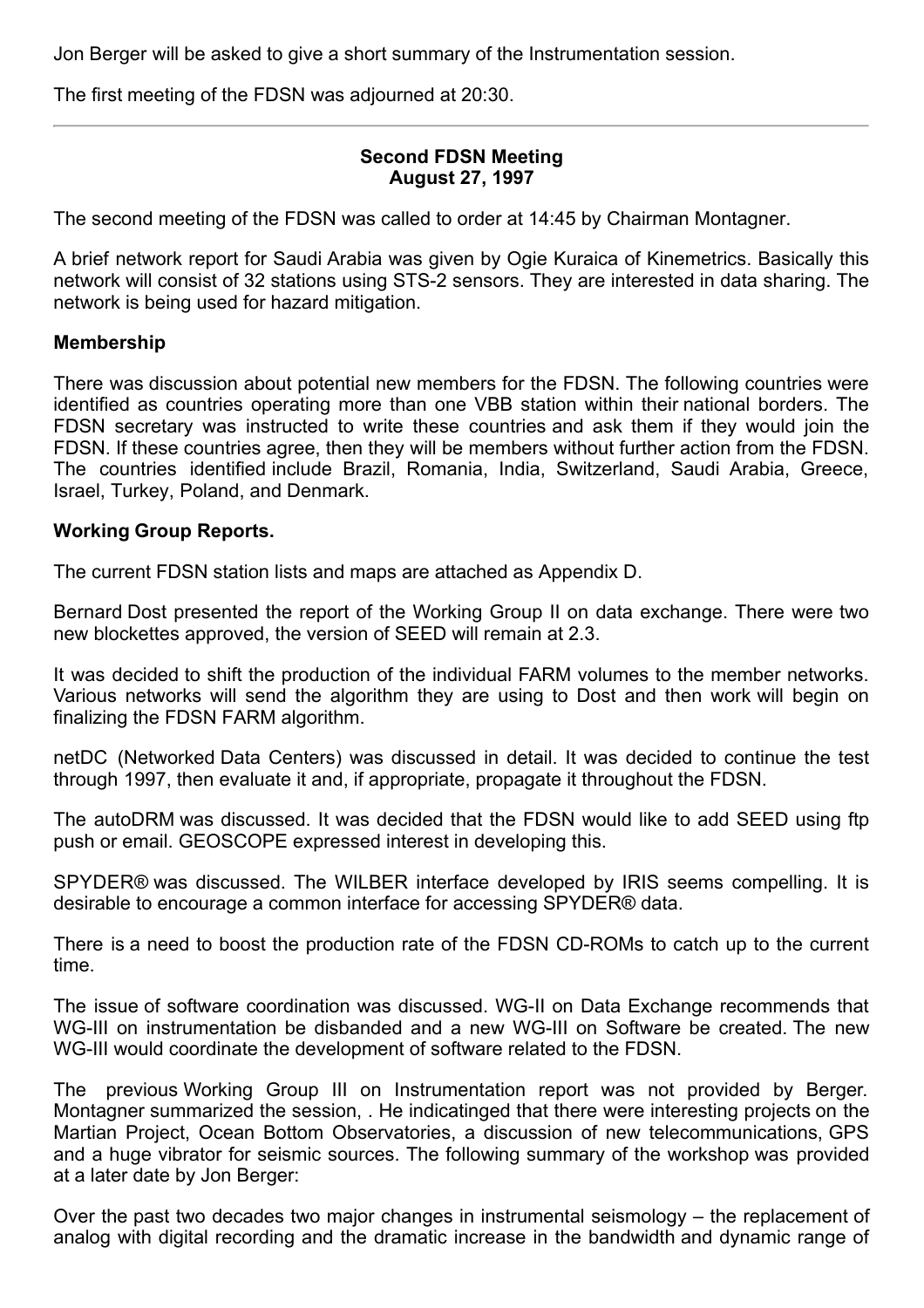seismometers have occurred. This workshop discussed the emerging technologies that are likely to have a similar impact on instrumental seismology. Areas of discussion included: (1) the instrumentation of the ocean floor; (2) the integration of seismic and non-seismic sensors and their data – geodetic, magnetic, meteorological, infrasonic, hydroacoustic, and others; (3) advances in seismometry; and (4) telecommunications for global real-time data collection.

It was decided that the WG-I on Station Siting would now be tasked with instrumentation issues as well as station siting. Bob Engdahl will continue chairing WG-I.

WG-II will continue to deal with Data Exchange, Data Centers and Data formats. Bernard Dost will continue to chair WG-II.

WG-III was established to coordinate and define software development within the FDSN. Tim Ahern will chair the new WG-III on software. He will organize its membership via email.

There was considerable discussion about the Terms of Reference. Changes were made to the Terms of Reference, a vote was taken and the changes were approved unanimously. The Terms of Reference, as modified, are attached as Appendix E.

# **Report by Peter Basham on the International Monitoring System (App. F)**

The CTBT was signed by 147 countries. He have a summary of CTBT terminology and structure of the CTBT Office (CTBTO).

The GSE is now officially dissolved. The role of the GSE is now in Working Group B, chaired by Ola Dahlman. The GSE experiment will continue to operate through 1998 with data going to the PIDC in Arlington, VA.

For a station to become part of the IMS, the data must go to Vienna not the PIDC. The IMS organization will pay for the operations and communications of all Primary stations and arrays. Only communication costs will be paid for Auxiliary stations.

Basham described the organization of the verification system and identified key personnel. Basham then described the general structure of the IMS. There will be 320 individual stations connected by VSAT to Vienna. In the IMS, there are currently

- 35 primary seismic stations
- 54 auxiliary seismic stations
- 4 hydroacoustic stations
- 5 infrasound
- 23 radionuclide

There will be a T1 line from Arlington, VA to Vienna. The Vienna IDC will be operational by late 1998. The total cost is \$200 million. The budget for 1997 is \$28 million and the budget for 1998 is \$60 million.

Hanka raised the issue that IMS use of FDSN stations places demands upon the FDSN. Basham indicated that the host country controls the stations. The country may choose to work with the FDSN to operate the in-country stations. Hanka and Montagner both expressed concern about the lack of coordination between the IMS and FDSN. Dost and Ahern recommend FDSN networks should write letters to host countries. Astiz indicated that FDSN members have already dealt with countries just to get equipment into the country.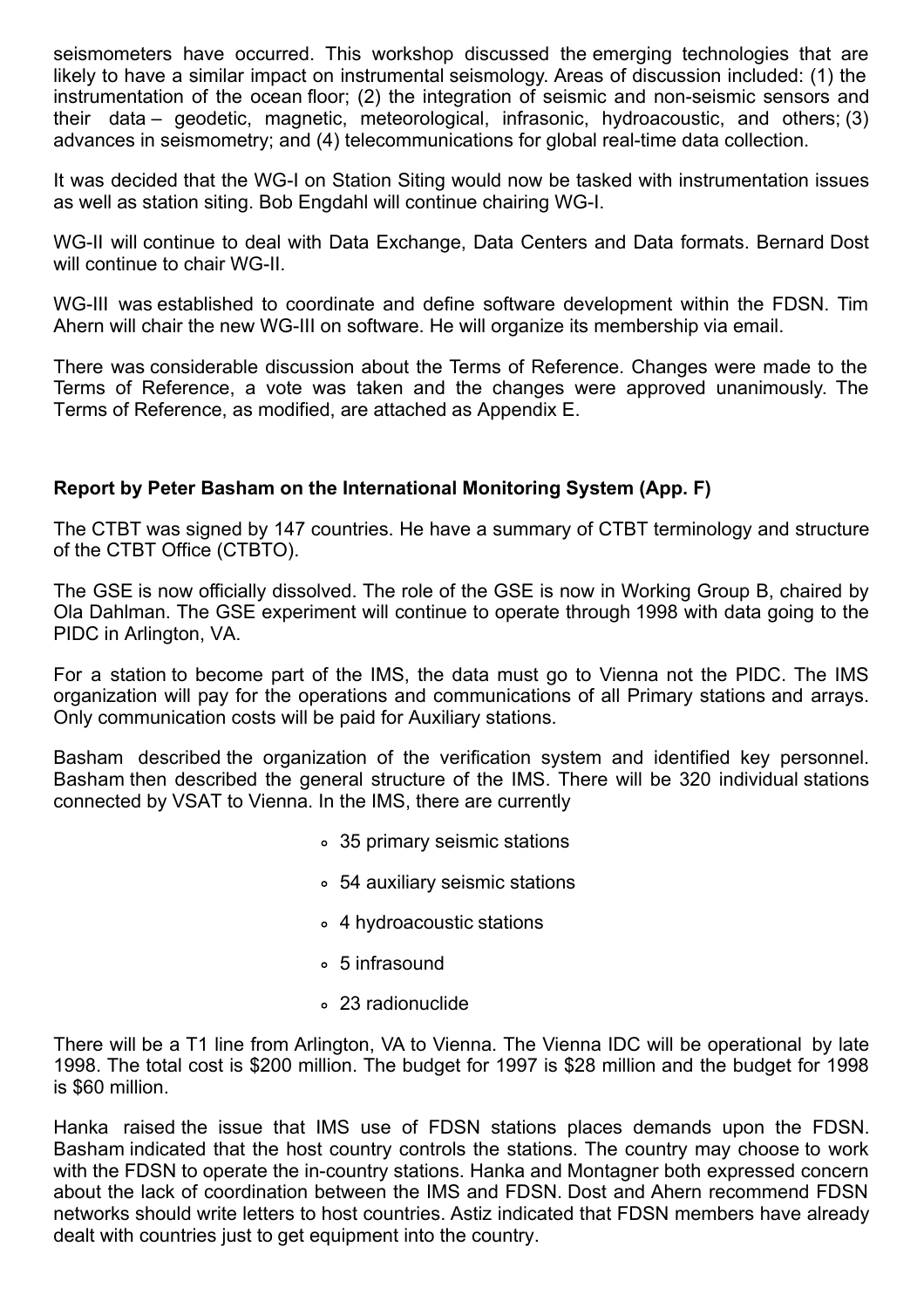Basham indicated that the hope of the IMS is that in the future it can function with only primary stations and not use auxiliary stations.

Many other questions ensued. There was very great interest and discussion about the IMS.

# **Reports from Other Organizations**

### **ION (Montagner) (see Appendices G1)**

A brief report of ION was presented by Montagner. He indicated the close association of ION and the FDSN. There was a workshop in 1995 in Marseilles. Montagner briefly described the current status of ION. The goal of ION is to install about 20 stations in the oceans.

### **INTERMAGNET (Montagner) (see Appendices G2)**

Montagner showed the Intermagnet station planning map. He then summarized the data centers holding the data. He stressed the similarities between Intermagnet and the FDSN.

### **OHP (Tsuboi)**

Tsuboi gave a report on the OHP. These are combined seismic, GPS, EM, and gravitational observatories. ERI will distribute the data as well as send FDSN data to the IRIS DMC. He showed a variety of maps giving locations of various networks. He indicated that there will be a symposium in November in Japan.

#### **GPS (Hanka)**

The governing group is the International GPS Service (IGS). He gave a summary of the objectives of the IGS and how the IGS is organized and how it functions. GEOFON will try to colocate seismic stations with GPS sites.

### **FDSN Products**

Ahern gave a summary of the FDSN Station Book. He indicated that the new noise study is done. Tar files will be sent to each of the FDSN networks for future maintenance. IRIS will mirror other WWW sites and periodically issue CD-ROMs. The first CD-ROM will be distributed at the AGU meeting in San Francisco this fall. The members agreed that information like the network contact will be optional.

### **Report of the Nominating Committee**

The nominating committee for the FDSN Executive Committee consisting of Engdahl, Montagner, and Giardini put forth the following slate of candidates.

- Chair Fukao Japan
- Vice Chair Hanka Germany
- members Campos Chile
- Roult France
- Secretary Ahern USA

Montagner asked if there were any other nominations. There were none. The above slate was voted upon and approved unanimously. Bob Engdahl remains the IASPEI representative to the FDSN and continues to serve on the FDSN Executve Committee.

#### **Next annual meeting**

It was proposed that the next annual meeting should be before the 1998 Fall AGU meeting. It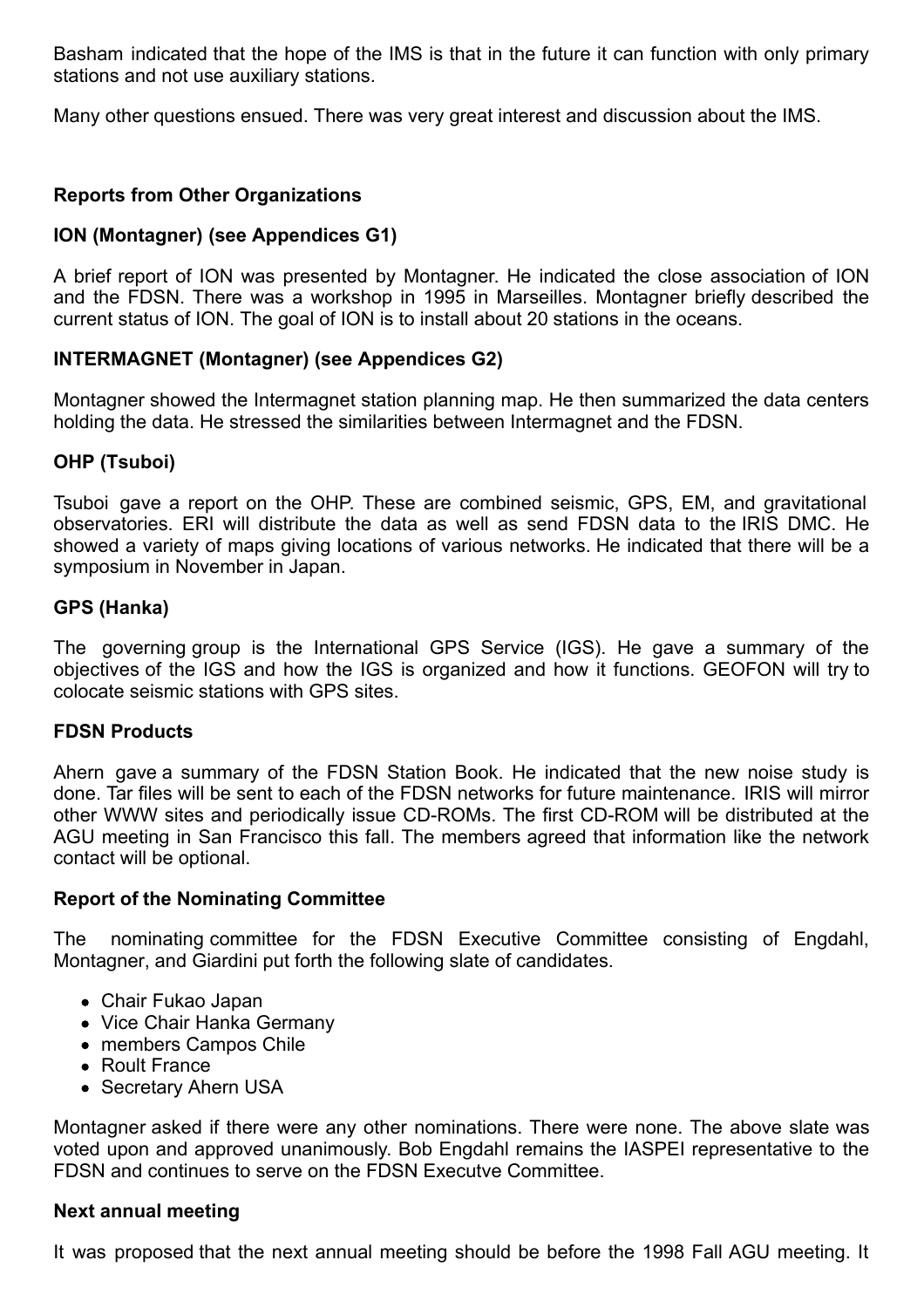was suggested that the meeting be in Seattle at the IRIS DMC, home of the FDSN Data Center. It will be held on Friday and Saturday before the AGU. It was noted that there are frequent and inexpensive flights from Seattle to San Francisco so the logistics should be simple.

Meeting adjourned at 17:30.

Tim Ahern FDSN Secretary

> List of Attendees First FDSN meeting August 24, 1997

#### 23 attendees

| <b>NAME</b>            | <b>ORGANIZATION</b>         | <b>EMAIL</b>                |
|------------------------|-----------------------------|-----------------------------|
| Jean-Paul<br>Montagner | <b>GEOSCOPE</b>             | jepm@ccr.jussieu.fr         |
| <b>Tim Ahern</b>       | <b>IRIS</b>                 | tim@iris.washington.edu     |
| <b>Rob Casey</b>       | <b>IRIS</b>                 | rob@iris.washington.edu     |
| Peter Basham           | <b>GSC</b>                  | basham@seismo.nrcan.gc.ca   |
| John Adams             | <b>GSC</b>                  | adams@seismo.nrcan.gc.ca    |
| Domenico<br>Giardini   | <b>ETH</b>                  | giardini@seismo.ifg.ethz.ch |
| Genevieve<br>Roult     | <b>GEOSCOPE</b>             | groult@ipgp.jussieu.fr      |
| Yih-Hsiung Yeh         | <b>BATS</b>                 | yehyh@earth.sinica.edu.tw   |
| Chen Yun-tai           | <b>CDSN</b>                 | chenyt@cdsndmc.css.gov      |
| Reinoud<br>Sleeman     | <b>KNMI/ORFEUS</b>          | sleeman@knmi.nl             |
| <b>Jay Pulliam</b>     | U. Texas, Austin            | jay@utig.ig.utexas.edu      |
| <b>Winfried Hanka</b>  | <b>GEOFON</b>               | hanka@gfz-potsdam.de        |
| Karl-Heinz<br>Jackel   | <b>GEOFON</b>               | jaeckl@gfz-potsdam.denl     |
| <b>Torild van Eck</b>  | <b>ORFEUS</b>               | vaneck@knmi.nl              |
| Seiji Tsuboi           | PACIFIC21                   | tsuboi@cc.nda.ac.jp         |
| Jan Zednik             | Geophysical Inst.<br>Prague | ∣jzd@ig.cas.cz              |
| <b>Bernard Dost</b>    | <b>ORFEUS</b>               | dost@knmi.nl                |
| S.N.<br>Bhattacharya   | <b>IMD</b>                  | snb@imd.ernet.in            |
| Vasile Marza           | U. of Brasilia              | marza@guarany.cpd.unb.br    |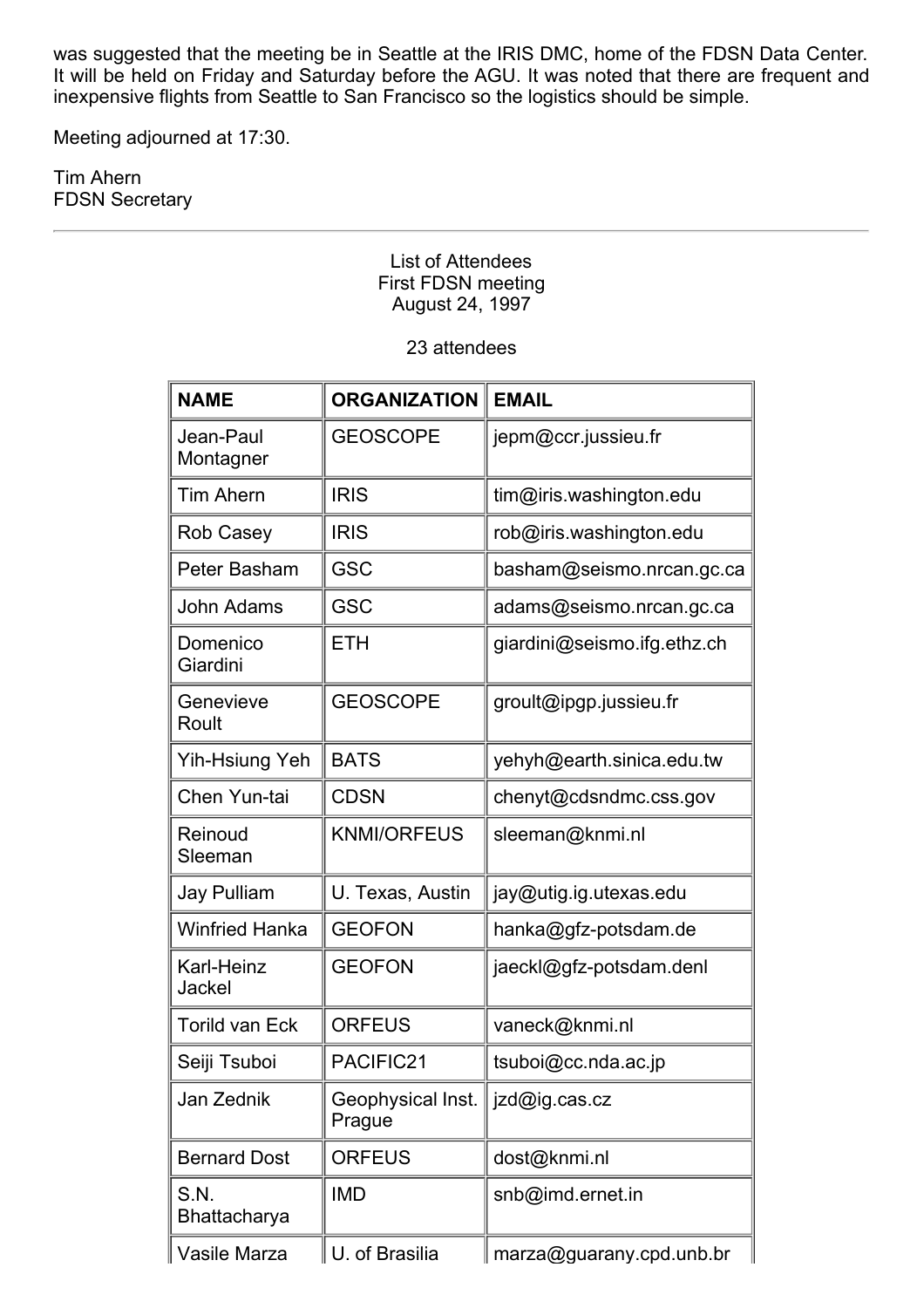| Gharghe<br>Marmureanu   |               | NIEP, Bucharest $\parallel$ marmur@infp.ifs.ro |
|-------------------------|---------------|------------------------------------------------|
| <b>Bob Engdahl</b>      | <b>IASPEI</b> | engdahl@gldfs.cr.usgs.gov                      |
| Mostafa<br>Allamehzadeh | <b>IIEES</b>  | IIEES@rose.ipm.ac.ir                           |
| David Simpson           | <b>IRIS</b>   | simpson@iris.edu                               |

### List of Attendees Second FDSN meeting August 27, 1997

# 20 attendees

| <b>NAME</b>            | <b>ORGANIZATION</b>         | <b>EMAIL</b>              |
|------------------------|-----------------------------|---------------------------|
| Jan Zednik             | Geophysical Inst.<br>Prague | jzd@ig.cas.cz             |
| Rob Casey              | <b>IRIS</b>                 | rob@iris.washington.edu   |
| Erik Hjortenberg       | KMS, Denmark                | eh@kms.min.dk             |
| Peter Basham           | <b>GSC</b>                  | basham@seismo.nrcan.gc.ca |
| <b>Winfried Hanka</b>  | <b>GEOFON</b>               | hanka@gfz-potsdam.de      |
| Karl-Heinz<br>Jackel   | <b>GEOFON</b>               | jaeckl@gfz-potsdam.denl   |
| Ogie Kuraica           | <b>Kinemetrics</b>          | ogie@kmi.com              |
| Edelvays<br>Sposser    | <b>ANU</b>                  | edelvay@rses.anu.edu.au   |
| Chen Yun-tai           | <b>CDSN</b>                 | chenyt@cdsndmc.css.gov    |
| Reinoud<br>Sleeman     | <b>KNMI/ORFEUS</b>          | sleeman@knmi.nl           |
| <b>Manfred Baer</b>    | ETH-Zurich                  | baer@seismo.ifg.ethz.ch   |
| <b>Torild van Eck</b>  | <b>ORFEUS</b>               | vaneck@knmi.nl            |
| <b>Bob Pearce</b>      | U. of Edinburgh             | bob.pearce@ed.ac.uk       |
| <b>Jesus Berrocal</b>  | U. Sao Paulo Brazil         | berrocal@isg.usp.br       |
| John Adams             | <b>GSC</b>                  | adams@seismo.nrcan.gc.ca  |
| Seiji Tsuboi           | PACIFIC21                   | tsuboi@cc.nda.ac.jp       |
| <b>Bernard Dost</b>    | <b>ORFEUS</b>               | dost@knmi.nl              |
| S.N.<br>Bhattacharya   | <b>IMD</b>                  | snb@imd.ernet.in          |
| Jean-Paul<br>Montagner | <b>GEOSCOPE</b>             | jepm@ccr.jussieu.fr       |